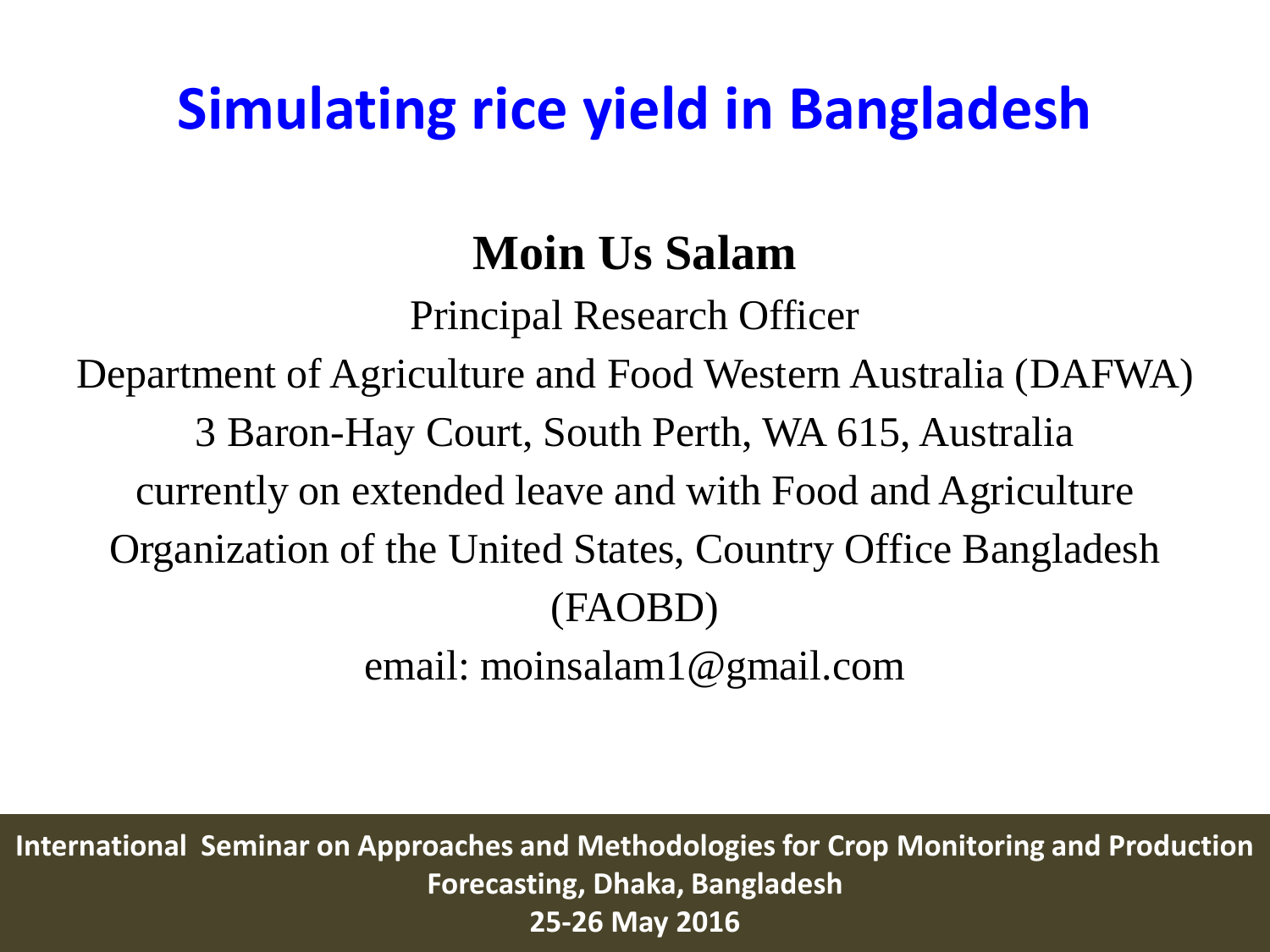#### **Rice simulation models**

- Over 30 simulation models (as literature shows). In addition, there are few disease & pest models
- Four approaches:
	- o Wageningen: Current IRRI models
	- o USA: Ceres models under DSSAT platform
	- o Japan: Simple models (SIMREW, VSM)
	- o Australia: APSIM platform (previous model "maNage Rice"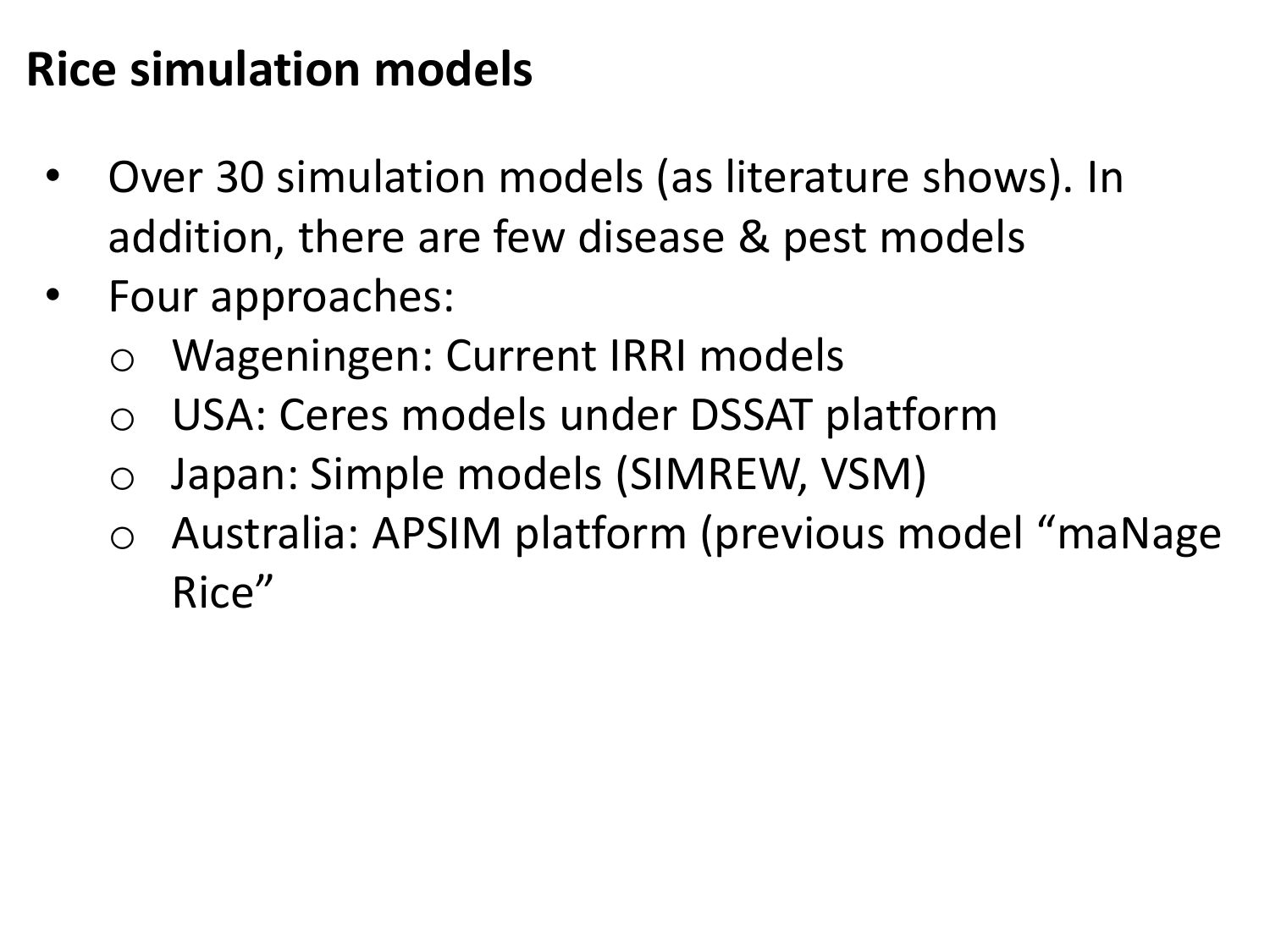## **"RYSIM" & Why another model?**

- RYSIM is a revised version of "RIBHAB" model based on Wageningen approach (*Agricultural Systems*, 1994, Volume 46, Issue 3)
- RYSIM
	- is much simpler than IRRI models
	- has few processes newly developed
	- is built in MS-Excel (no programming skill required)
	- is transparent & easy to modify and/or calibrate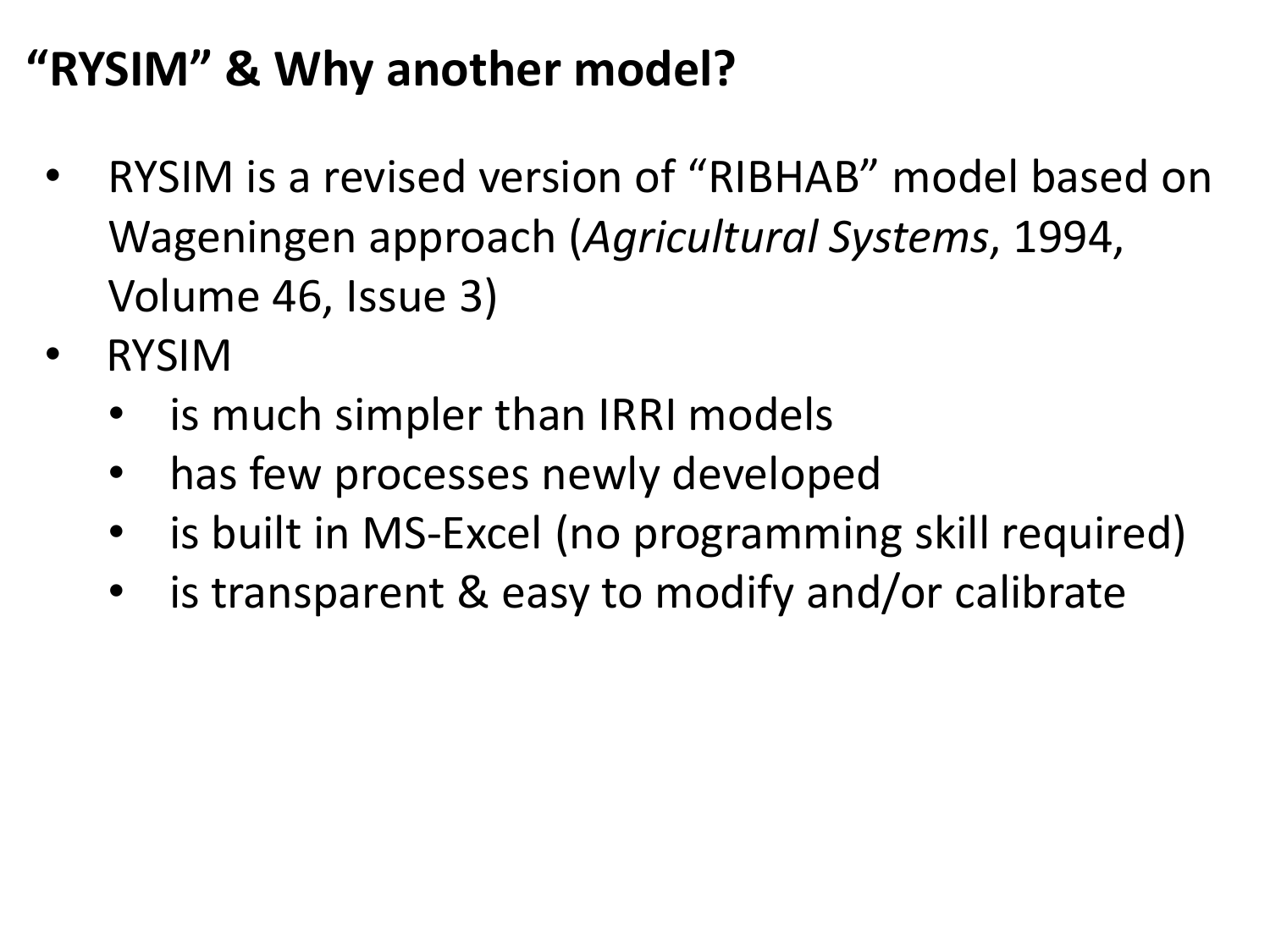## **The model "RYSIM"**

- RYSIM simulates potential yield of transplant rice , not constrained by water, nutrition & yield suppressors except for weather
- Model iteration: 1 day
- Inputs:
	- o Weather: Daily maximum & minimum temperature, solar radiation (or sunshine hours) and seasonal  $CO<sub>2</sub>$ concentration
	- o Crop planting: Date of seeding & age of seedlings to be transplanted
	- o Model iteration: 1 day
- Outputs: All growth & development attributes including yield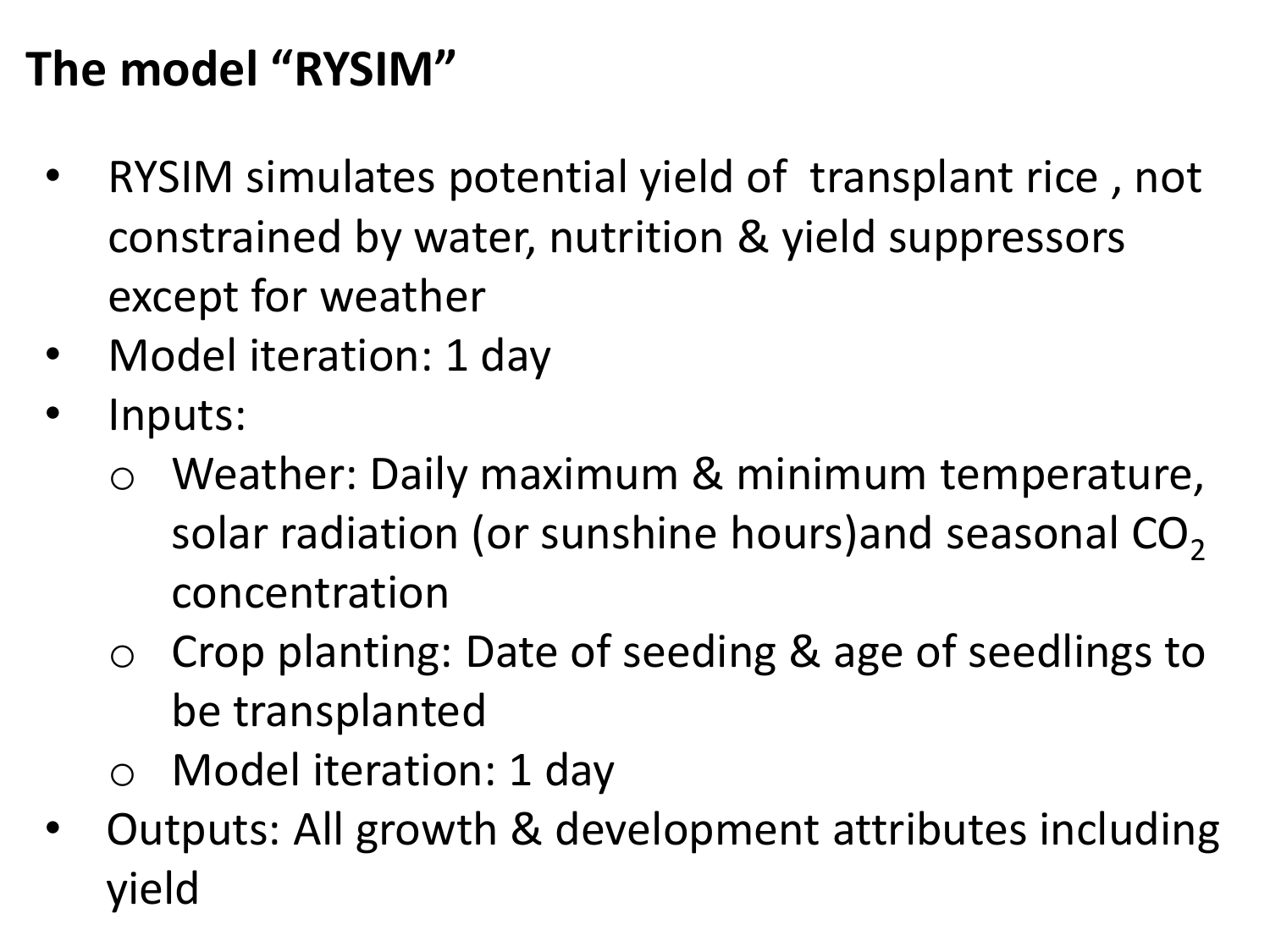#### **The blue-print of the model "RYSIM"**

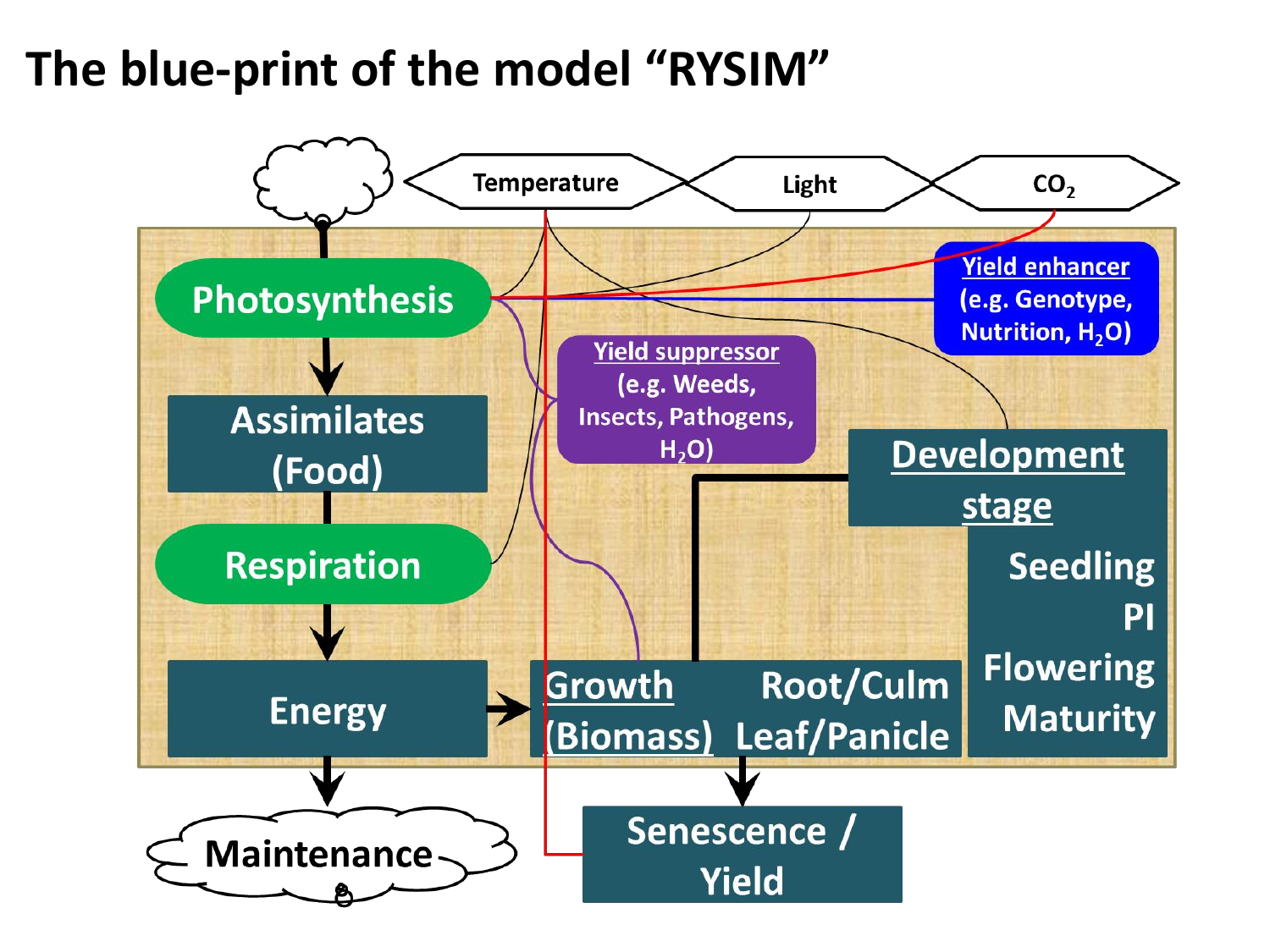

**Model testing and application using 'BRRI dhan29' for Boro rice (winter irrigated rice)**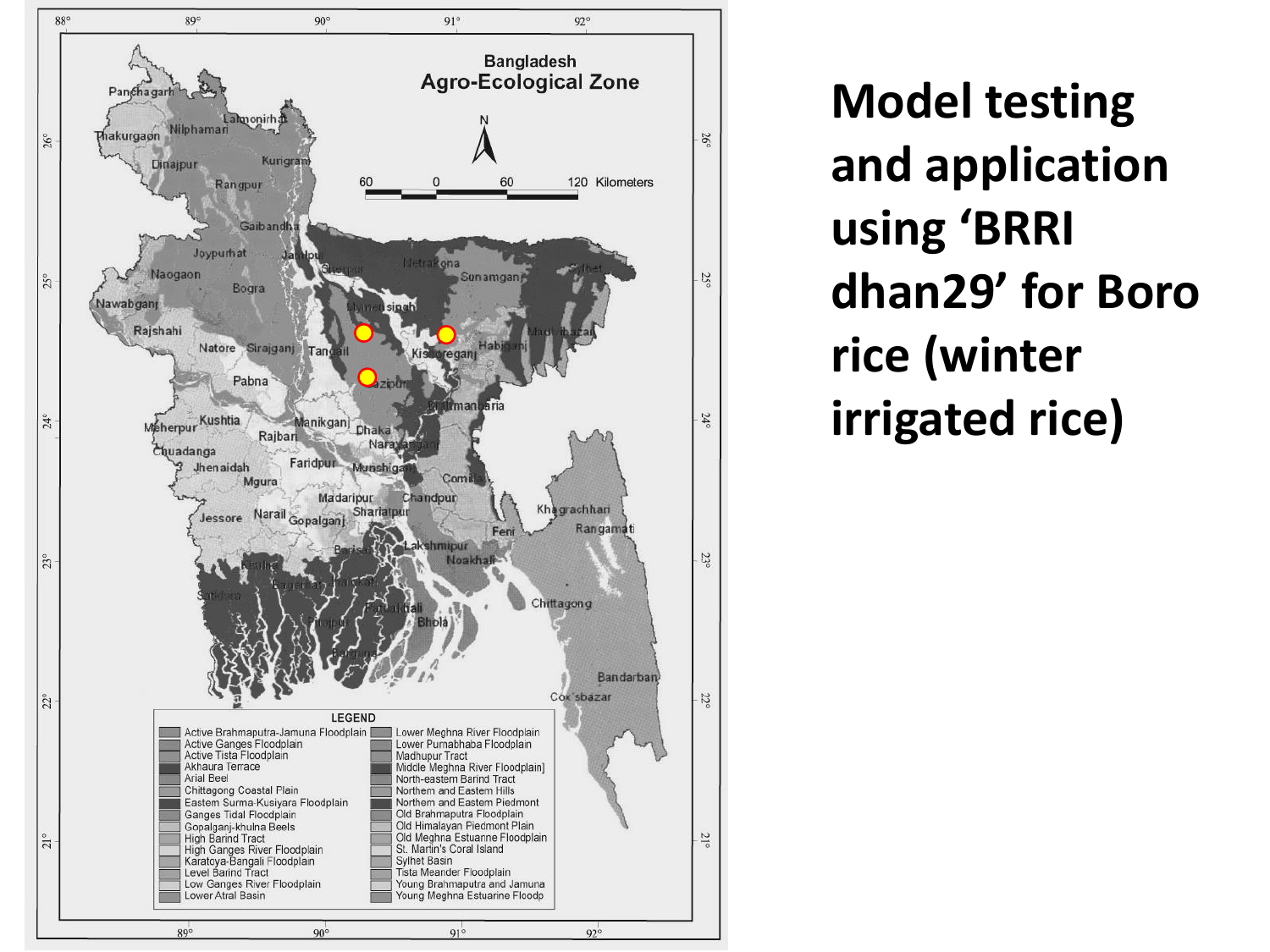#### **Model testing: Mymensingh, seedling age 36 days**



Data source: PhD Thesis 2016, Department of Agronomy, Bangladesh Agricultural University (BAU)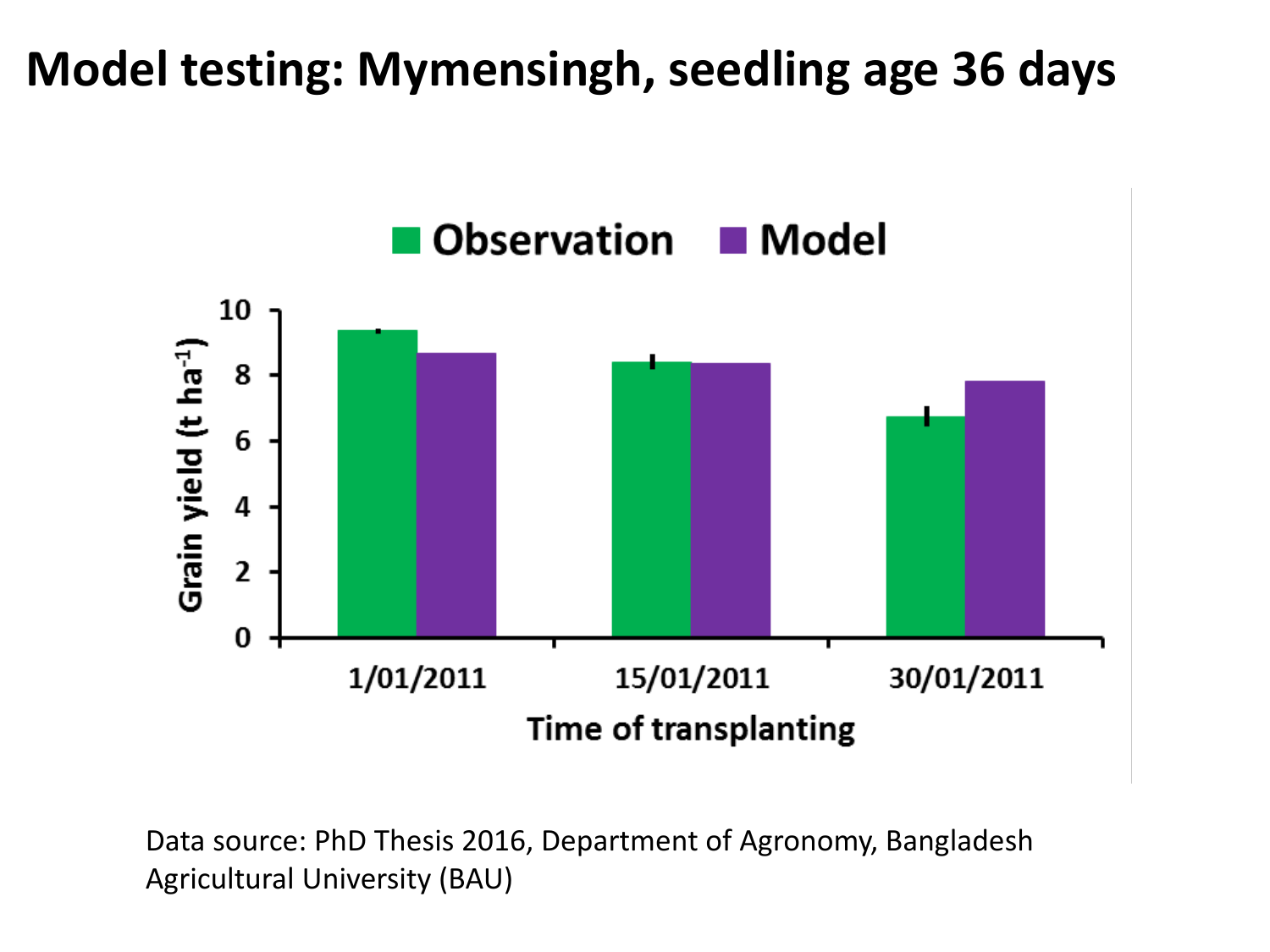## **Model simulation: seasonal & regional yield variation**



#### **Grain yield**

- **Low temperature induced sterility**
- **High temperature induced sterility**

**Mymensingh: 7821±554 kg ha-1 Gazipur: 6617±650 kg ha-1 ± is 95% confidence interval**

Seedling age: 45 days Time of transplanting: 10 January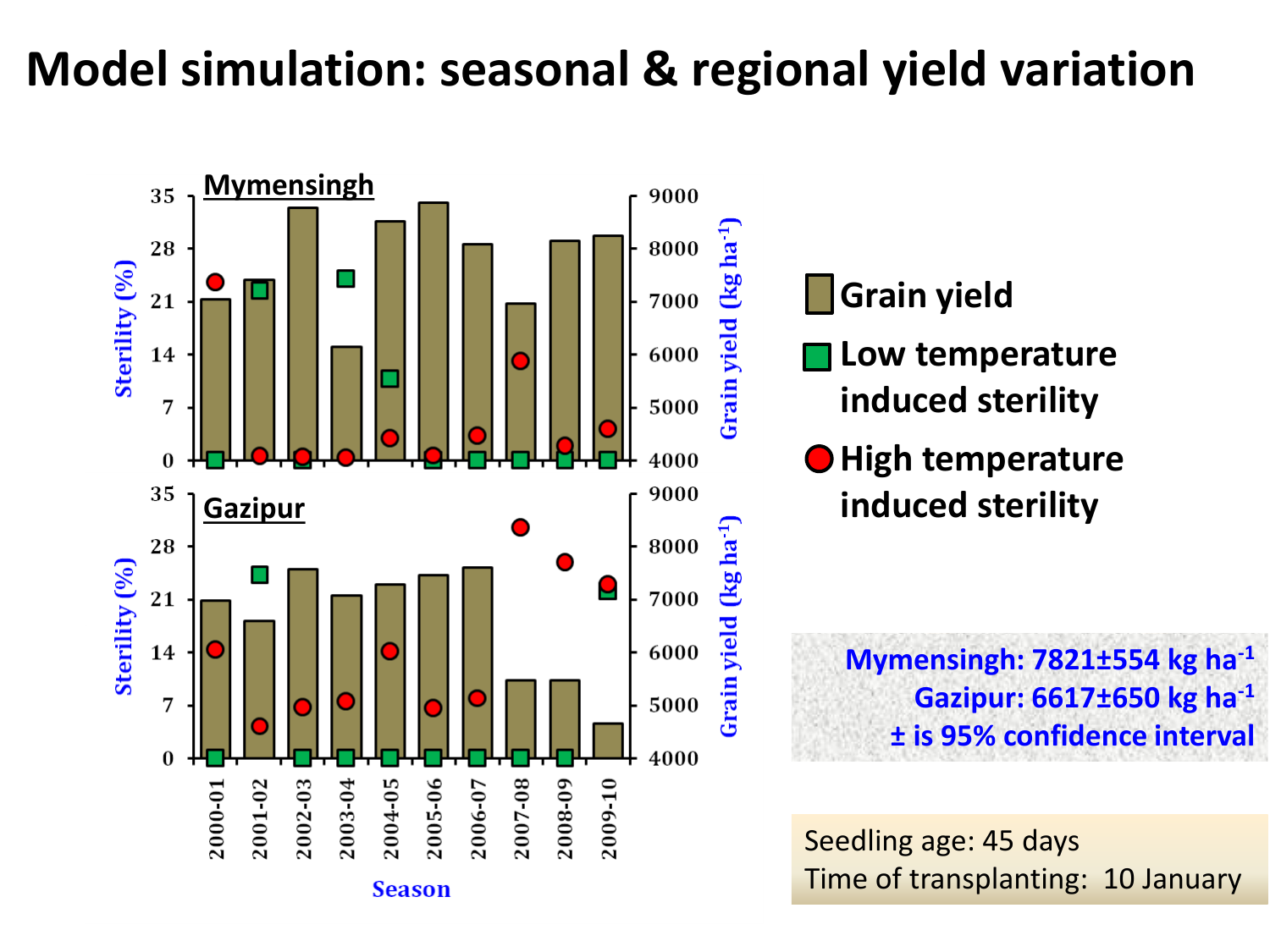### **Model simulation: seasonal & regional yield variation**

| Regression of yield against low and high temperature induced sterility |           |                                         |                                                       |       |       |  |  |  |  |  |  |
|------------------------------------------------------------------------|-----------|-----------------------------------------|-------------------------------------------------------|-------|-------|--|--|--|--|--|--|
| <b>Location</b>                                                        | Intercept | Coefficient: Low T<br>induced sterility | <b>Coefficient: High T</b> $ P $<br>induced sterility |       | $R^2$ |  |  |  |  |  |  |
| Mymensingh                                                             | 8628.42   | $-70.47$                                | $-80.01$                                              | 0.02  | 0.68  |  |  |  |  |  |  |
| Gazipur                                                                | 8225.32   | $-55.61$                                | $-85.85$                                              | 0.001 | 0.95  |  |  |  |  |  |  |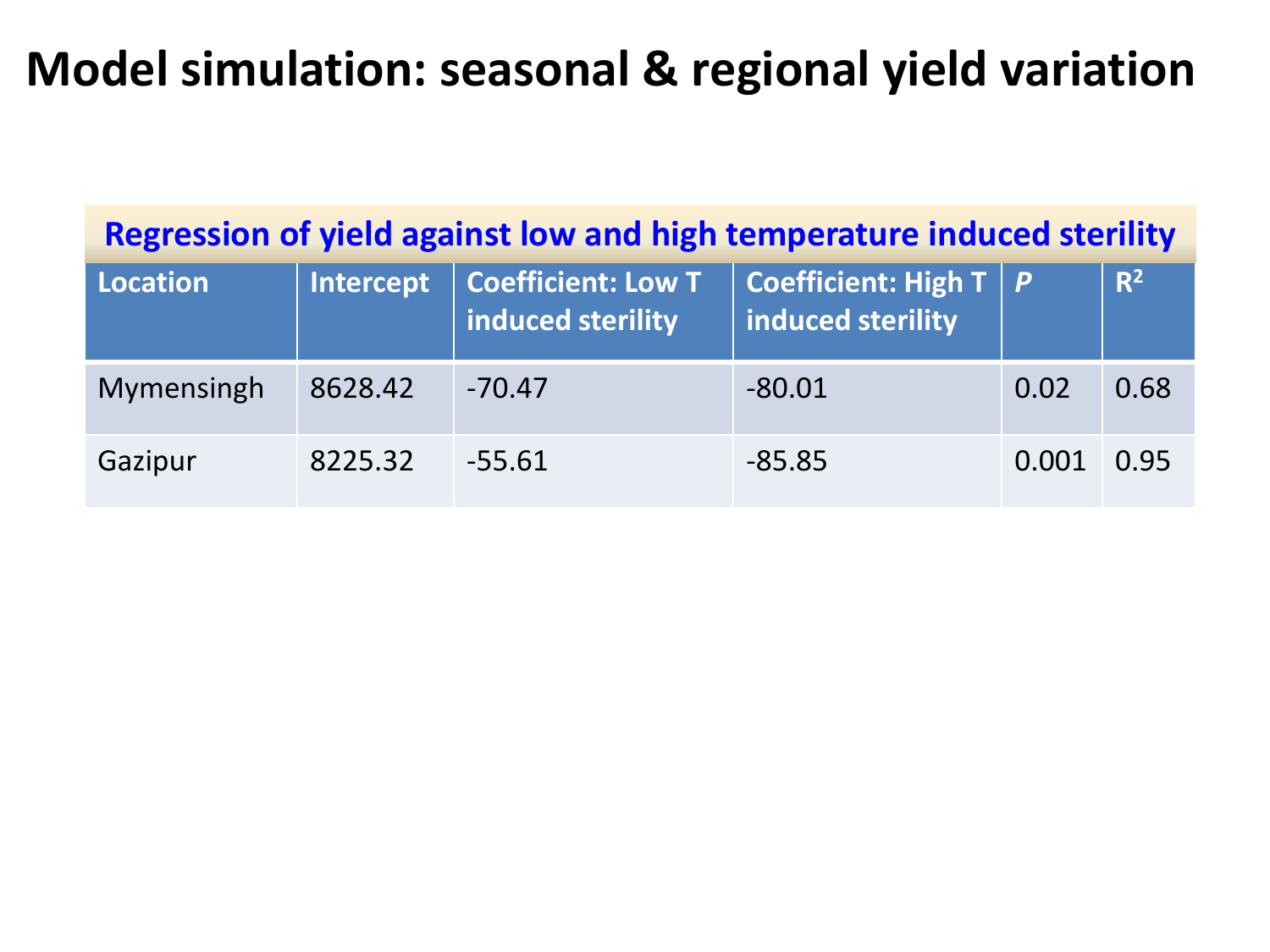### **Model simulation: yield × transplanting time in 2009-10**



**Grain yield**

- **Low temperature induced sterility**
- **High temperature induced sterility**

**Mymensingh: 78524±1657 kg ha-1 Gazipur: 3496±1944 kg ha-1 ± is 95% confidence interval**

Seedling age: 45 days Growing season: 2010-11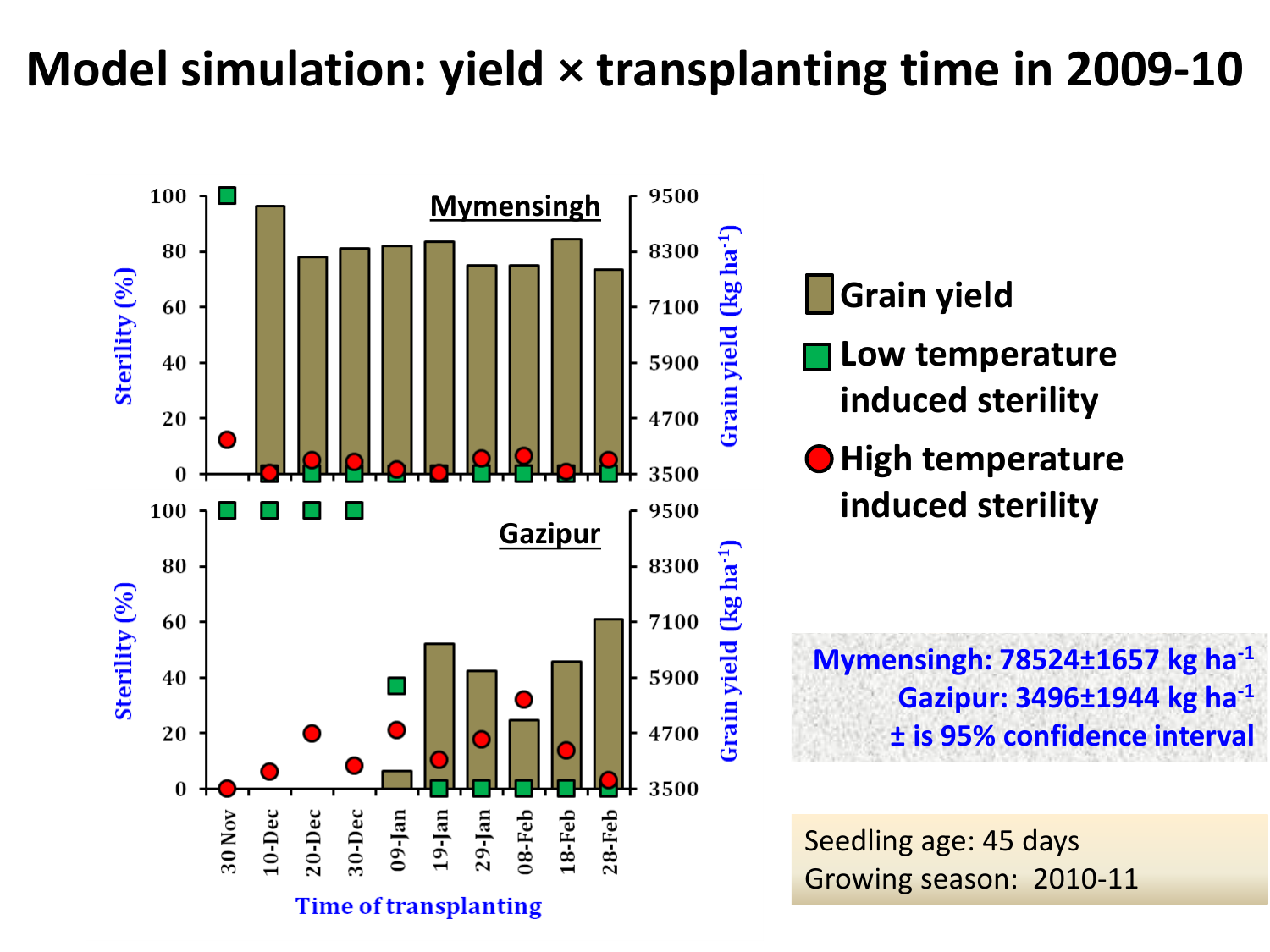### **Model simulation: climate change, Mymensingh region**

| Year    | CO <sub>2</sub><br>(ppm) | Grain yield ( $kg$ ha <sup>-1</sup> ) by<br>transplanting date |               |               | <b>High temperature</b><br>induced grain sterility (%) |              |        |
|---------|--------------------------|----------------------------------------------------------------|---------------|---------------|--------------------------------------------------------|--------------|--------|
|         |                          | $1$ -Jan                                                       | $15$ -Jan     | 30-Jan        | $1$ -Jan                                               | $15$ -Jan    | 30-Jan |
| 2000-11 | 379                      | 7719<br>(0%)                                                   | 7359<br>(0%)  | 7017<br>(0%)  | $\overline{2}$                                         | $\mathbf{1}$ |        |
| 2029-30 | 427                      | 6486<br>(16%)                                                  | 5833<br>(21%) | 5066<br>(28%) | $\overline{3}$                                         | 3            | 14     |
| 2069-70 | 503                      | 5767<br>(25%)                                                  | 2367<br>(68%) | 3857<br>(45%) | 5                                                      | 59           | 30     |

Seedling age: 36 days